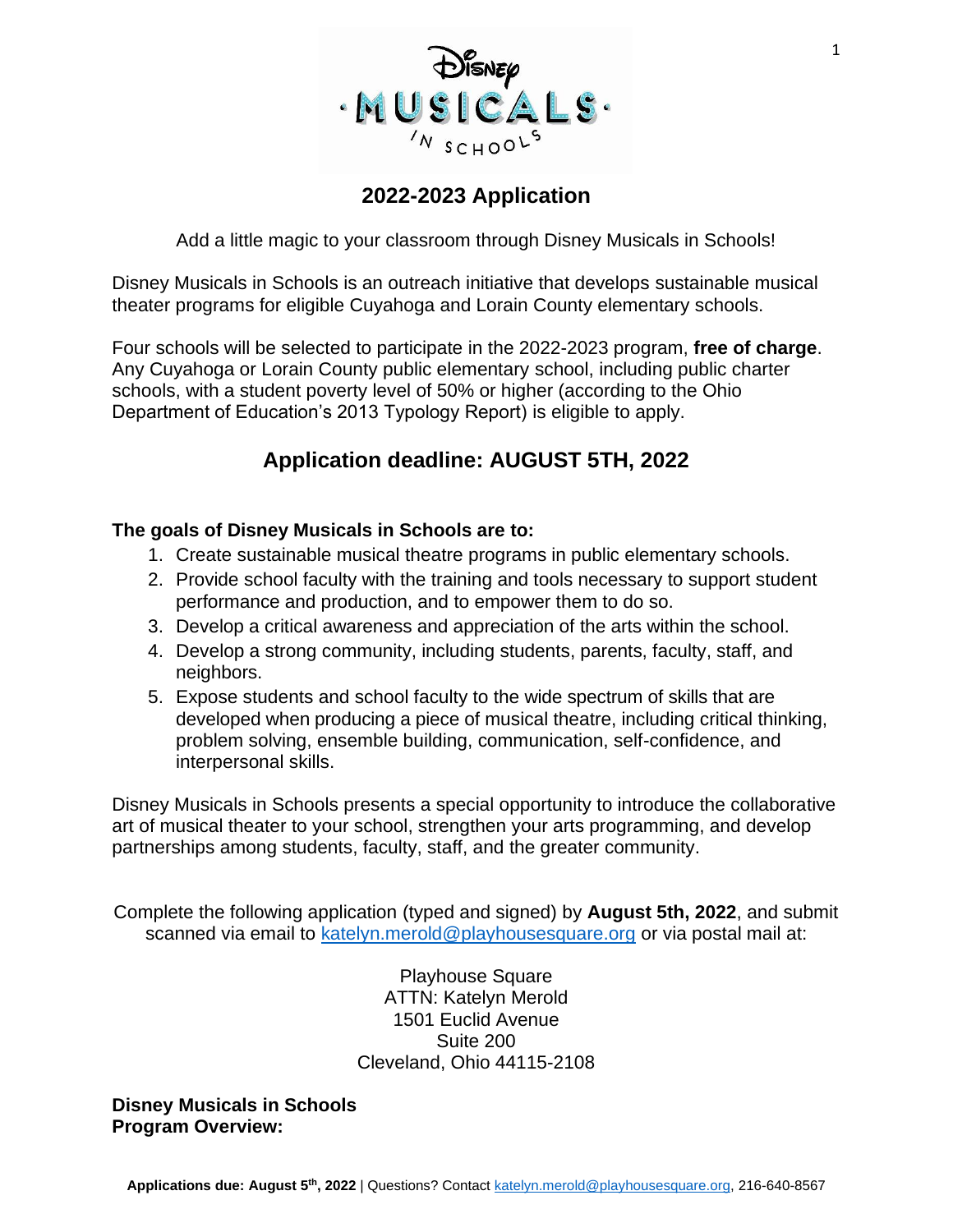Playhouse Square will select four Cuyahoga or Lorain County public elementary (including charter) schools to participate in this year's Disney Musicals in Schools program. To qualify, schools must have student poverty level of 50% or higher, according to the Ohio Department of Education's 2013 Typology Report.

#### **Selected schools will receive:**

- **Free** performance rights (valid for one year) to a 30-minute Disney KIDS musical of their choosing (available shows include *101 Dalmatians, Aladdin, The Artistocats, The Jungle Book, The Lion King, Frozen* and *Winnie the Pooh)*
- **Free** ShowKit materials, including a director's guide, student scripts, links to all choreography & music videos and tracks needed, and cross-curricular activities.
- **Free** in-school support from a team of two Playhouse Square Teaching Artists (during a 90-minute school visit each week over 17 weeks).
	- o The Teaching Artists will serve as production and creative advisors who will train and empower the School Team to eventually run the program themselves.
	- o The Teaching Artists will guide the School Team through both production management (developing a rehearsal schedule, running auditions, and addressing technical and physical production requirements) and the creative execution of the show (direction, choreography, acting, and design). They will also advise the School Team on school and community engagement opportunities.
	- $\circ$  Disney KIDS Musicals are designed to be produced on any budget. Playhouse Square Teaching Artists will work with selected School Teams to create a production within the budget the school is able to allocate to this project.
- Lastly, the selected schools will participate in a culminating Disney Musicals in Schools Student Share Celebration. At this event, each school will share one musical selection from its production at Playhouse Square.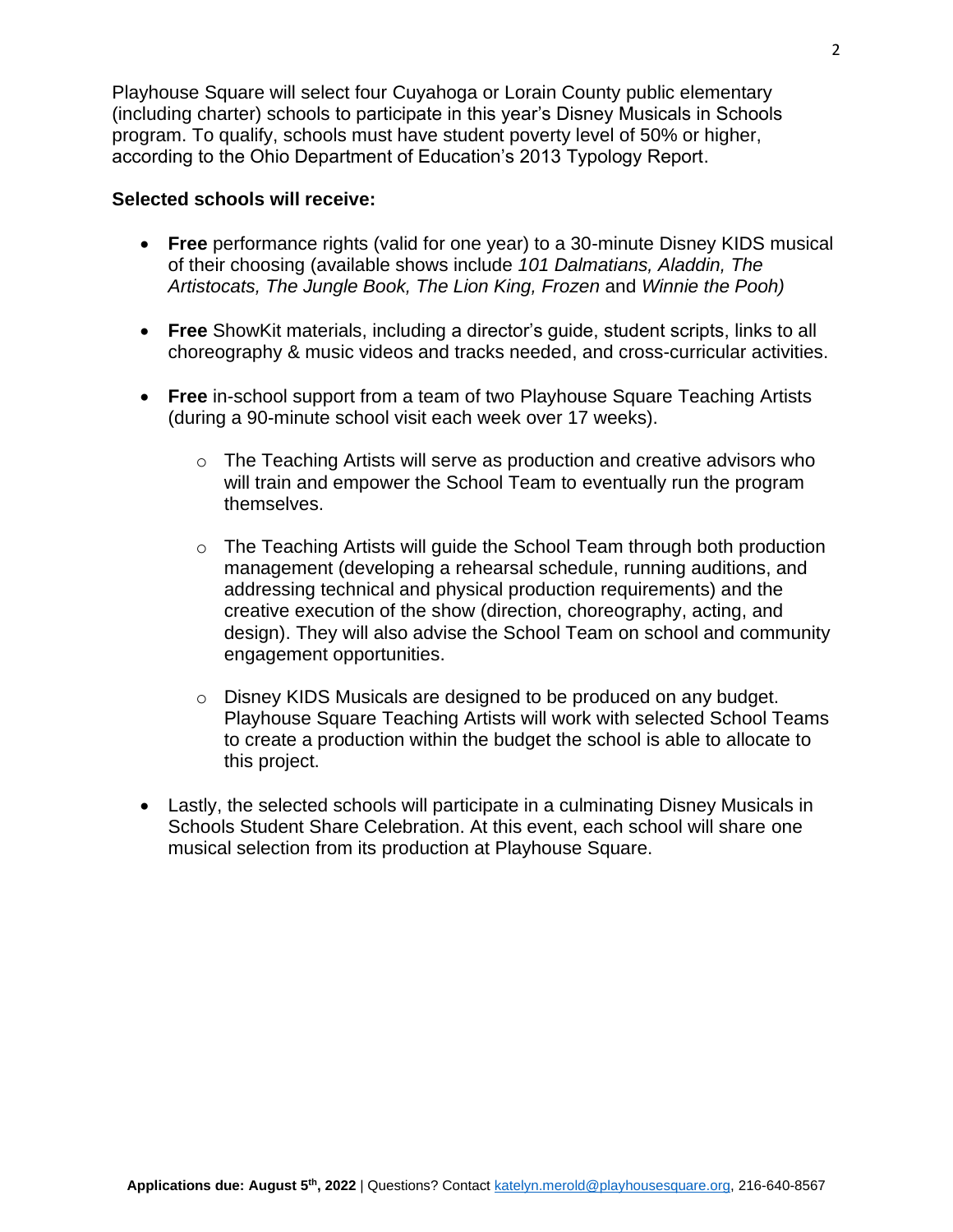#### **Selected schools will be expected to:**

- Assure all rehearsals, production meetings, etc. that take place at your facilities follow all local government and school mandated health guidelines in place for Covid-19 safety.
- Produce a 30-minute Disney KIDS musical involving 3<sup>rd</sup>-5<sup>th</sup> graders both on and off stage.
- Identify a School Team comprising **at least four** teachers and staff members who will partner with the Playhouse Square Teaching Artists and oversee and manage the program from beginning to end. The selected School Team will receive on-site support from a team of two Playhouse Square Teaching Artists who will visit the school for a 90-minute rehearsal once each week for 17 weeks. The School Team will run an additional 90-minute rehearsal once each week (those same 17 weeks) without the presences of the Teaching Artists.
- Commit to a full semester of rehearsal /production in an after-school setting (see timeline).
- Host a site visit for the selection team during the application process.
- Provide space, time, materials, and resources for students and the School Team to rehearse and prepare for the musical production.
- Provide opportunities for the whole school, parents, and larger community to be connected to the production.
- Hold a minimum of one public performance of the musical.
- Participate in the culminating Student Share event at Playhouse Square on March 13<sup>th</sup>, 2023. Playhouse Square will provide transportation reimbursement for participating schools.

### **Disney Musicals in Schools Timeline of REQUIRED Events:**

| August 5 <sup>th</sup> , 2022              | Applications due                                    |
|--------------------------------------------|-----------------------------------------------------|
| $8/22 - 9/2, 2022$                         | Finalist school site visits                         |
| Week of September 5 <sup>th</sup> , 2022   | All applicants notified of status                   |
| Tuesday, September 20 <sup>th</sup> , 2022 | Selected school orientation (Evening)               |
| $9/26/2022 - 2/27/2023$                    | Rehearsals and onsite support from Teaching Artists |
| Week of March 6th, 2023*                   | In-school performances                              |
| *Unless discussed with PSQ administrators  |                                                     |
| March 13 <sup>th</sup> , 2023              | Disney Musicals in Schools Student Share            |
|                                            | Celebration, Playhouse Square                       |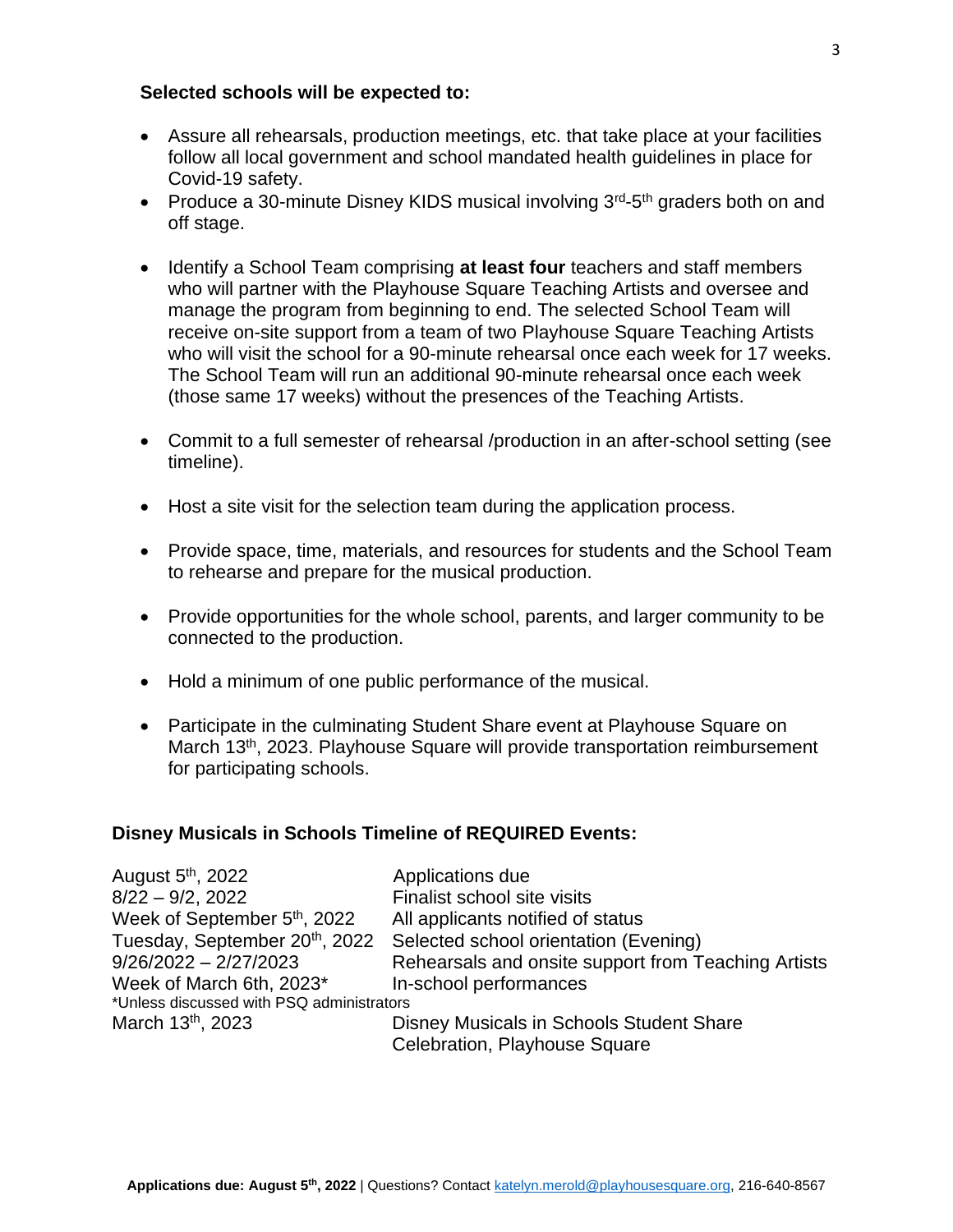#### **Disney Musicals in Schools**

#### **2022-2023 Program Application**

#### **GENERAL INFORMATION**

Number of students who would participate in program (*The number of students should reflect your school's Covid Safety Protocol both in your rehearsal space and final performance space.*): \_\_\_\_\_\_\_

Grade(s) of students who would participate in the program: \_\_\_\_\_\_\_\_\_\_\_\_\_\_\_

Please list the names of your school's arts teaching staff: *(If your school does not have any full or part time arts faculty, leave blank)*

| Theater: _________________ | Full or part time: ___________  |
|----------------------------|---------------------------------|
| Dance:                     | Full or part time: ____________ |
| Music:                     | Full or part time:              |
| Visual art:                | Full or part time:              |

Does your school have an auditorium or similar space that can safely accommodate students and staff during rehearsals as well as audience members during performance? (*Please share all necessary information pertinent to this question*).

\_\_\_\_\_\_\_\_\_\_\_\_\_\_\_\_\_\_\_\_\_\_\_\_\_\_\_\_\_\_\_\_\_\_\_\_\_\_\_\_\_\_\_\_\_\_\_\_\_\_\_\_\_\_\_\_\_\_\_\_\_\_\_\_\_\_\_\_\_\_

\_\_\_\_\_\_\_\_\_\_\_\_\_\_\_\_\_\_\_\_\_\_\_\_\_\_\_\_\_\_\_\_\_\_\_\_\_\_\_\_\_\_\_\_\_\_\_\_\_\_\_\_\_\_\_\_\_\_\_\_\_\_\_\_\_\_\_\_\_\_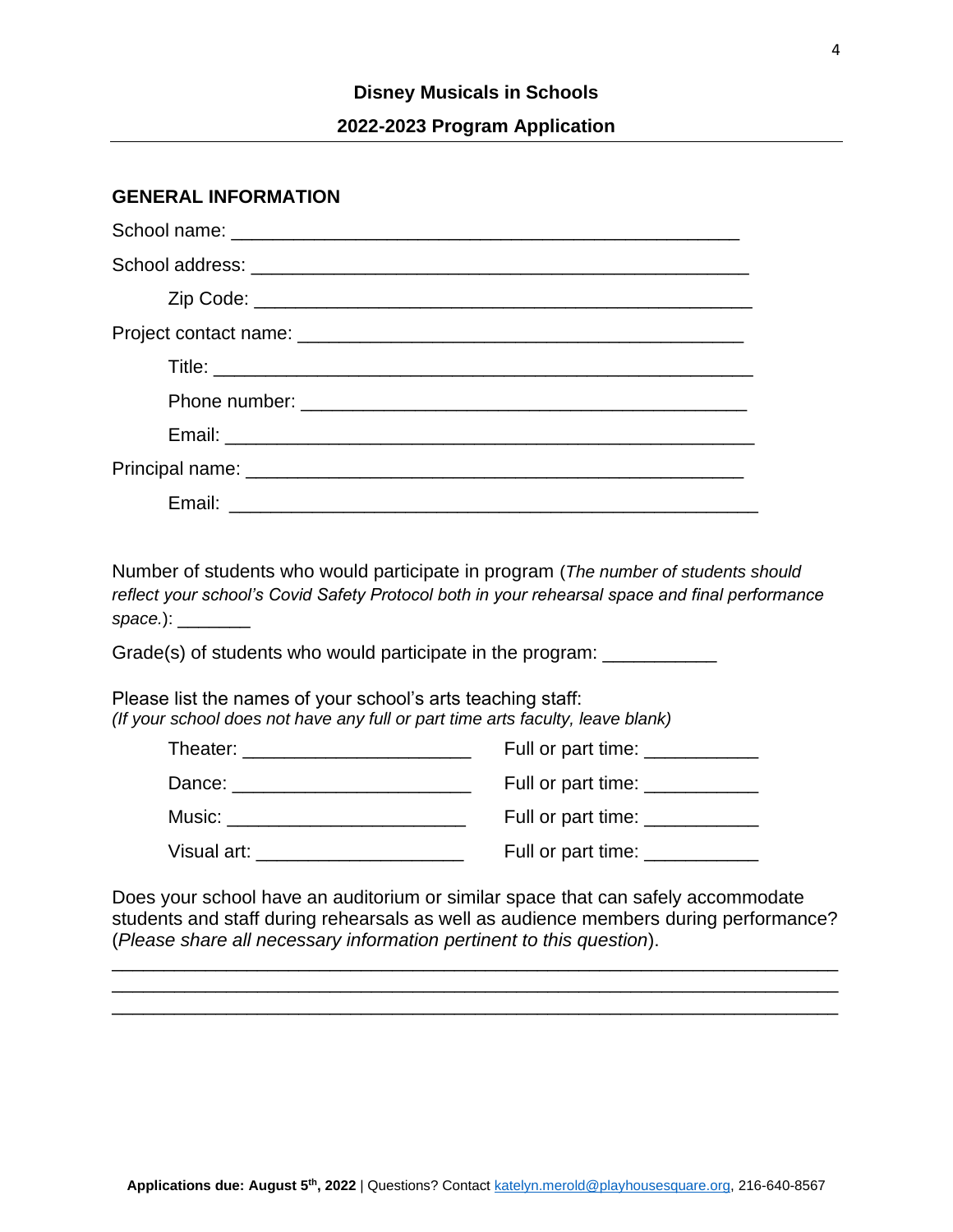#### **SCHOOL TEAM INFORMATION**

Proposed School Team Members: Please commit **4-5 teachers** who will be present at all rehearsals. This component is crucial to the success of the program as well as our selection process.

Please describe the qualifications of each school team member who will be present at all rehearsals: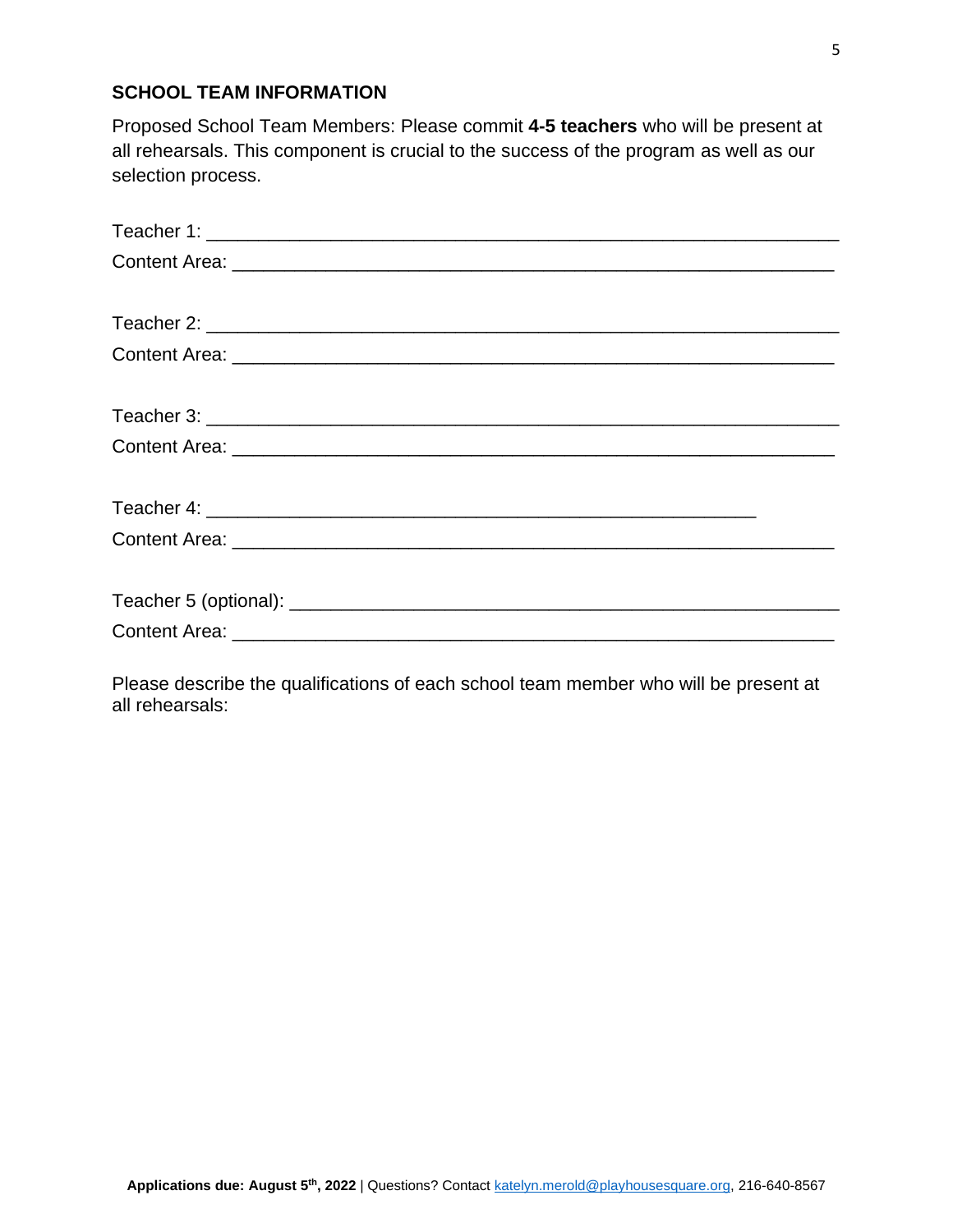#### **PROGRAMMING**

How many hours per week will you commit to rehearsal time? (*We require a minimum of 3 hours per week, 1.5 of which will be with the Playhouse Square Teaching Artists*):

Which days and times could be used for rehearsal?

Do you have an appropriate space that can be dedicated solely to your rehearsals? Please describe:

How will your school make adjustments so that students, teachers, and space will be available, and follow internal protocol, at the same time for 90 minutes twice a week?

Do you offer any after school programming in your school? \_\_\_\_\_\_\_\_\_\_\_

If yes, please list the programming below:

Do you produce a formal piece of musical theater every year? \_\_\_\_\_\_\_\_\_\_\_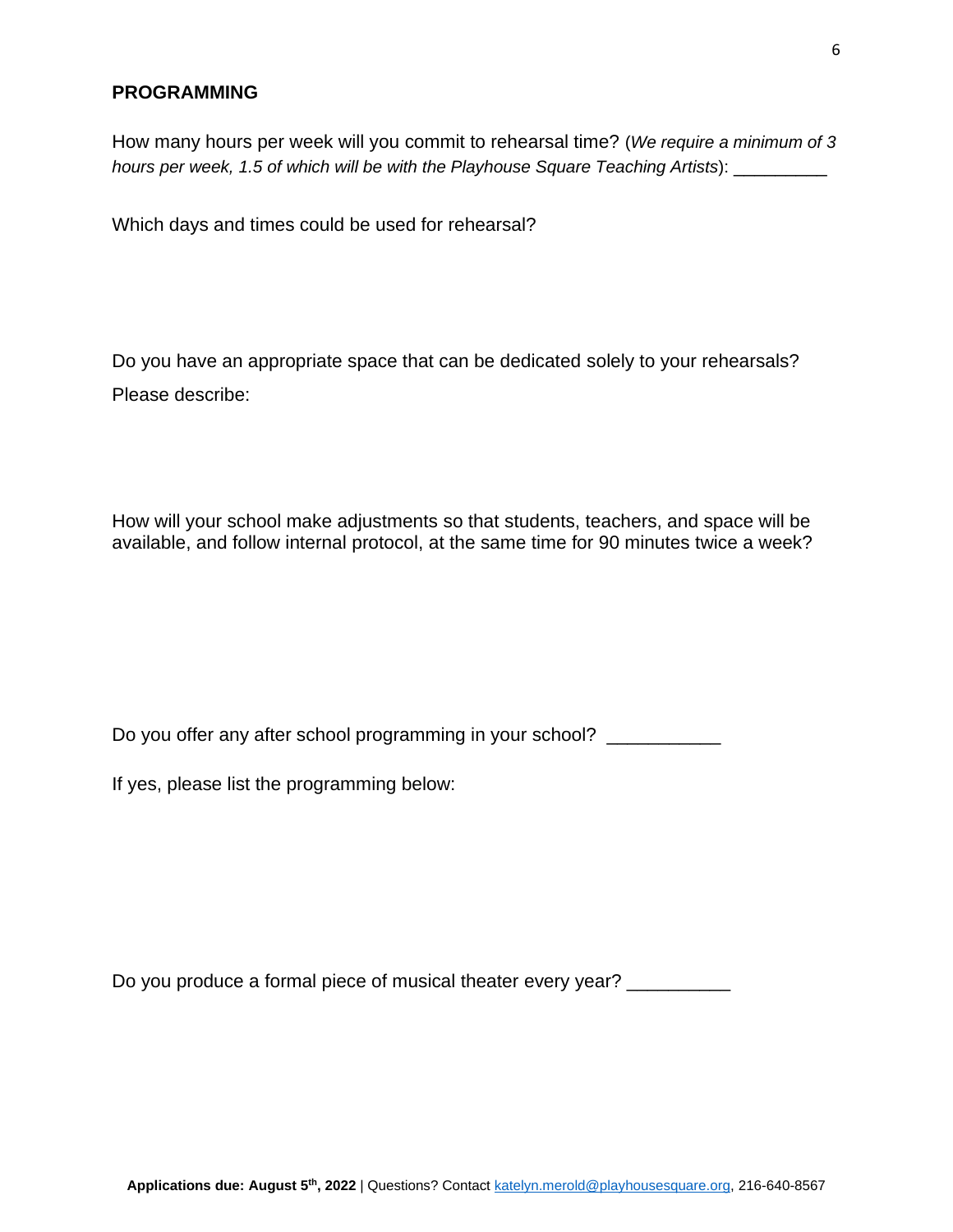#### **QUESTIONS**

*Please provide a detailed answer to each of these questions. If you require more space, feel free to use additional paper. In addition, if you have media files that would allow our team to have a better understanding of the how the arts are at work in your school please send those along with your application. (Examples would include short videos, photos, music clips or student art work)*

How would you use Disney Musicals in Schools to develop an ongoing tradition of musical theater at your school?

Why is it important for your students to have access to the performing arts?

Disney Musicals in Schools requires time, effort, and collaboration from the school faculty participating in the program, and from the school's leadership team. What steps will your School Team take to ensure the continued success of the program? How will the school's administration support the program?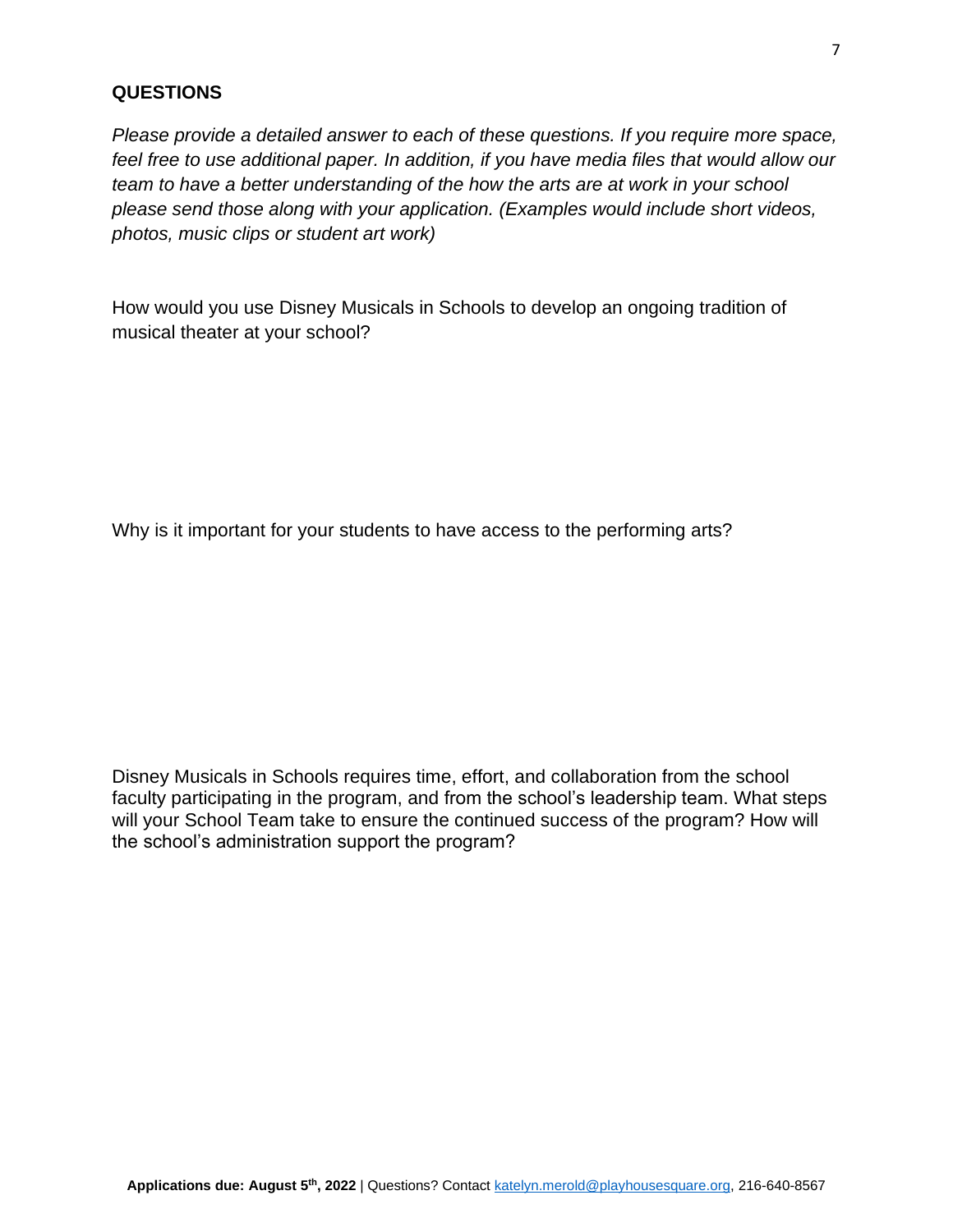How would you use Disney Musicals in Schools to fulfill the learning goals in your school? How would you use the program to support your current arts programs or enhance your non-arts curriculum?

Describe the culture of communication and collaboration in your school.

What is unique about your school, your students, or your community that makes Disney Musicals in Schools the right program for you?

Is there anything else you would like to tell us?